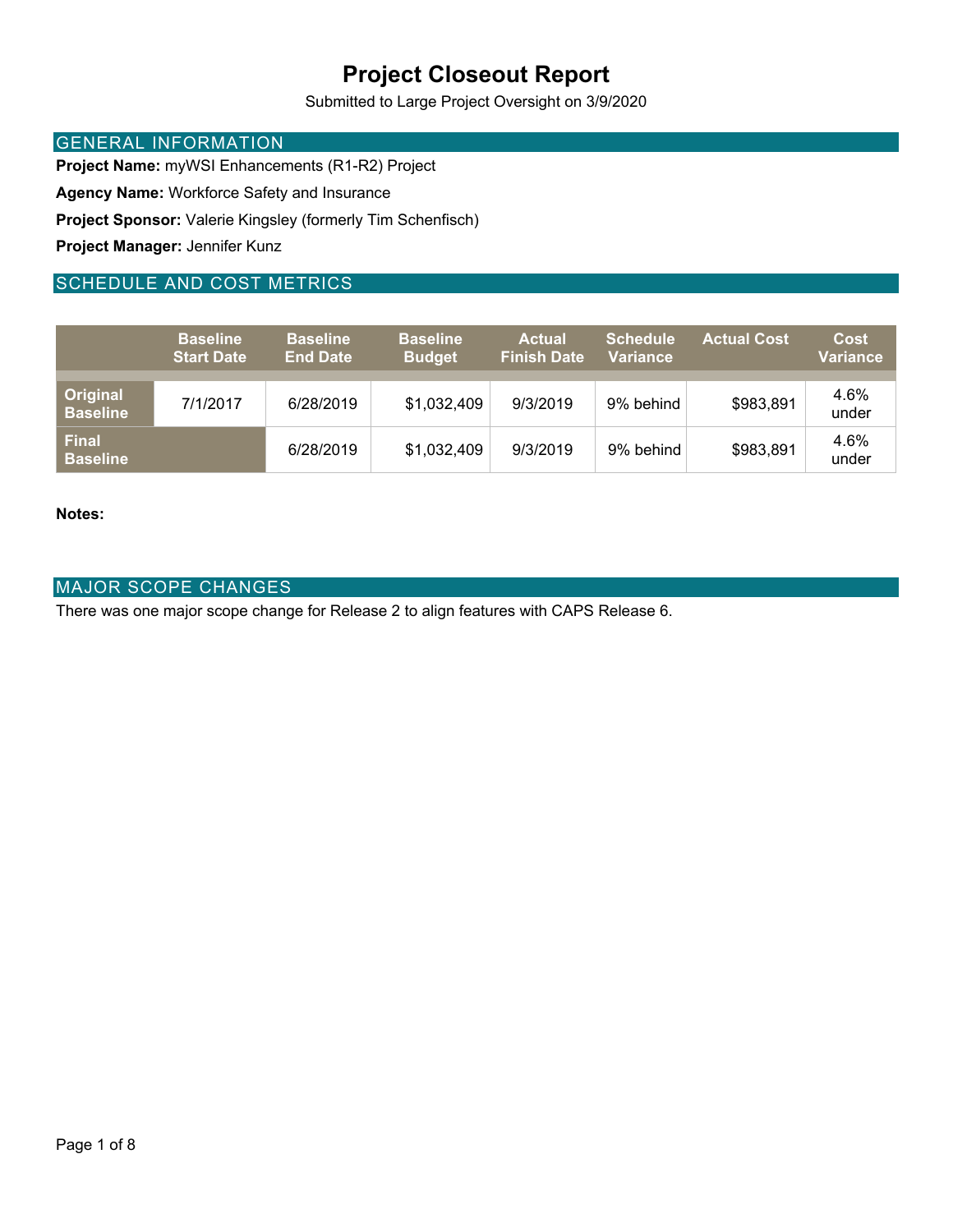Submitted to Large Project Oversight on 3/9/2020

### **OBJECTIVES**

| <b>Business Objective</b>                                                                                                                                                                                   | <b>Measurement Description</b>                                                                                                                    | Met/<br><b>Not Met</b> | <b>Measurement Outcome</b>                                                   |
|-------------------------------------------------------------------------------------------------------------------------------------------------------------------------------------------------------------|---------------------------------------------------------------------------------------------------------------------------------------------------|------------------------|------------------------------------------------------------------------------|
| Business Need 1: Streamline<br>processes related to information<br>from/to external audiences<br>Objective 1.1: Review and<br>improve current processes<br>affecting external<br>stakeholders               | Measurement 1.1.1: Reduce the<br>number of contacts with WSI<br>staff per thousand<br>policyholders/claims by 10%<br>within the first year.       |                        | This measurement will be taken<br>in late 2020.                              |
| Business Need 2: Increase online<br>interactivity for WSI's stakeholders<br>and partners<br>Objective 2.1: Design a site<br>that is user-friendly, easily<br>navigable and targets<br>appropriate audiences | Measurement 2.1.1: Increase by<br>10% the number of external<br>stakeholders using available<br>extranet portal features within<br>the first year |                        | This measurement will be taken<br>in late $2020$ .                           |
| Objective 2.2: Create the<br>extranet to be adaptable to<br>mobile devices                                                                                                                                  | Measurement 2.2.1: Site<br>accessible via iOS, Android, and<br>Windows devices                                                                    | Met                    | Stakeholders and partners are<br>able to access myWSI via<br>mobile devices. |
|                                                                                                                                                                                                             |                                                                                                                                                   |                        |                                                                              |

### POST-IMPLEMENTATION REPORT

Post-Implementation Reports are to be performed after a project is completed. A "PIR" is a process that utilizes surveys and meetings to determine what happened in the project and identifies actions for improvement going forward. Typical PIR findings include, "What did we do well?" "What did we learn?" "What should we do differently next time?"

#### **Lesson Learned, Success Story, Idea for Next Time, Etc.**

|               | Release 1                                                                                                                                                                                                                                         | <b>Lesson Learned</b>                                      |
|---------------|---------------------------------------------------------------------------------------------------------------------------------------------------------------------------------------------------------------------------------------------------|------------------------------------------------------------|
| $\mathbf 1$ . | <b>Successes</b>                                                                                                                                                                                                                                  |                                                            |
| a.            | Good collaboration between the WSI and Nexus development teams through the<br>solution development.                                                                                                                                               | Continue supporting<br>and ensuring these<br>successes are |
| $b$ .         | The training provided by Jason, Danette and Marsha was wonderful and I can see<br>the URC UR Chiro applications that were deployed as very valuable to the UR<br>Department. They will help provide better/faster service to the injured workers! | maintained.                                                |
| C.            | I feel it went well, even though I was 'new' to basically everything about the project.<br>Nexus was responsive and I liked the training/testing 'sessions,' although I do feel<br>those could have been done sooner rather than later.           |                                                            |
| d.            | Issues were corrected when identified during testing.                                                                                                                                                                                             |                                                            |
| e.            | l thought it went well.                                                                                                                                                                                                                           |                                                            |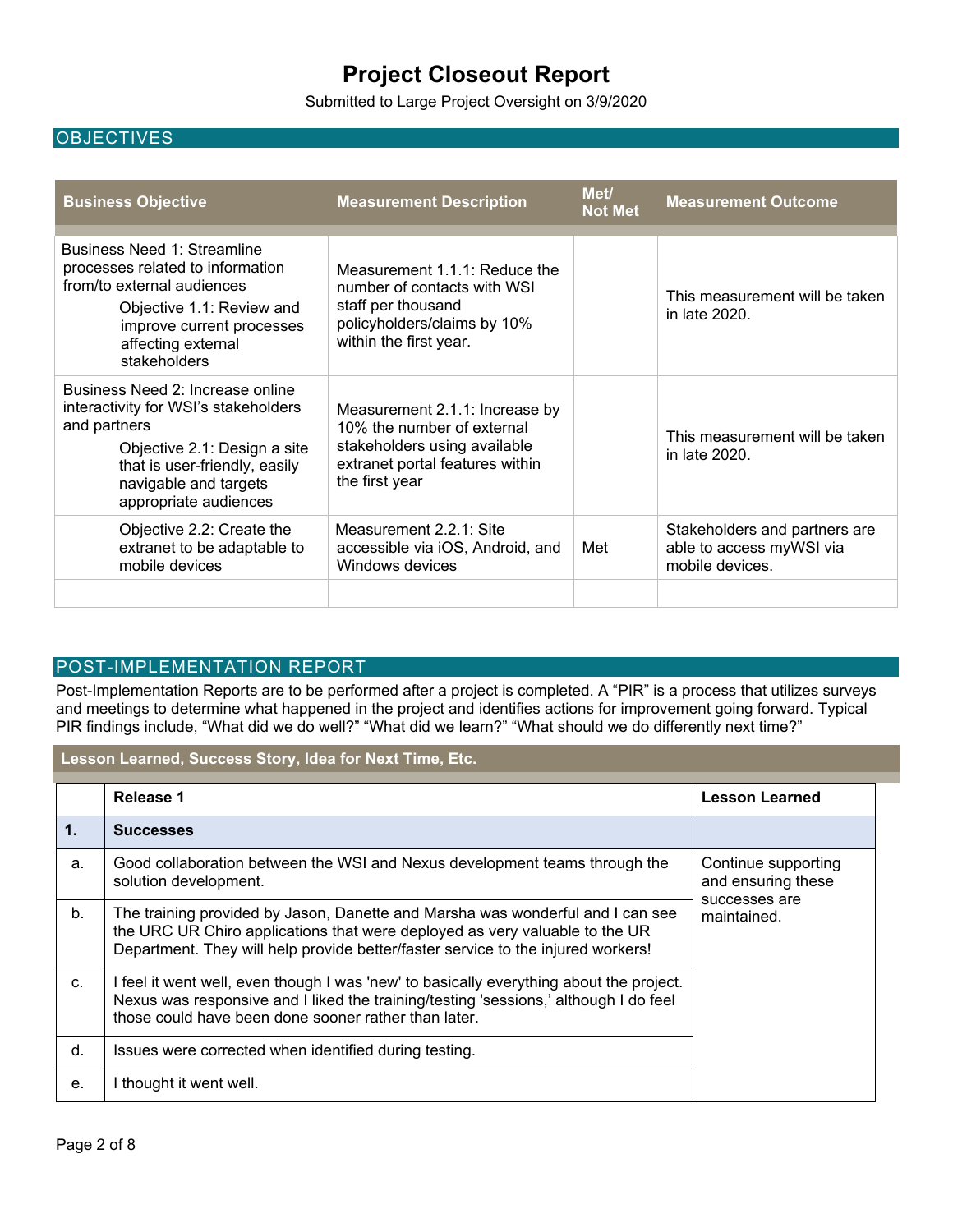|                | Release 1                                                                                                                                                                                                                                                                                                                                                                     | <b>Lesson Learned</b> |
|----------------|-------------------------------------------------------------------------------------------------------------------------------------------------------------------------------------------------------------------------------------------------------------------------------------------------------------------------------------------------------------------------------|-----------------------|
| f <sub>r</sub> | The technical team members (from multiple areas) completed significant<br>changes/improvements to the environments (getting the myWSI environments set<br>up to mirror the CAPS/WSI legacy applications environment), which was a major<br>accomplishment and had only minor issues post-go-live.                                                                             |                       |
| g.             | There were some snags with the scripts and bugs with Go live, but overall, they<br>were fixable; we just had to all work together (which we did) to figure them out.                                                                                                                                                                                                          |                       |
| h.             | The frequent technical touch-bases with ITD before Go-live worked well.                                                                                                                                                                                                                                                                                                       |                       |
| i.             | Very good collaboration across multiple organizations (WSI, Nexus, ServiceLogix,<br>ITD) working on issues together with little friction.                                                                                                                                                                                                                                     |                       |
| j.             | Early on, there were a lot of unknowns from the developers' standpoint; as the<br>project progressed it became easier for who to contact, etc. The WSI team also<br>grew its knowledge base on what their capabilities and skills for tasks were;<br>James, in particular, contributed to the team in a new role and Justin was very<br>prompt to respond to questions/needs. |                       |
| k.             | The morning stand-up calls for the Nexus-WSI developers were good; short and to<br>the point.                                                                                                                                                                                                                                                                                 |                       |
| I.             | The Nexus team was easy to get in touch with and responsive to WSI needs.<br>Having Jason on-site to coordinate was beneficial.                                                                                                                                                                                                                                               |                       |
| m.             | The OneNote documentation was helpful.                                                                                                                                                                                                                                                                                                                                        |                       |
| n.             | Both teams grew through working together. We learned good communication<br>through difficult situations.                                                                                                                                                                                                                                                                      |                       |

| 2. | <b>Improvement Areas - Release 1</b>                                                                                                                                                                                                                                                                                              |                                                                                                                                                                                                                                                                                              |
|----|-----------------------------------------------------------------------------------------------------------------------------------------------------------------------------------------------------------------------------------------------------------------------------------------------------------------------------------|----------------------------------------------------------------------------------------------------------------------------------------------------------------------------------------------------------------------------------------------------------------------------------------------|
|    | <b>Functionality/Requirements</b>                                                                                                                                                                                                                                                                                                 |                                                                                                                                                                                                                                                                                              |
| a. | It would be nice if the providers could click<br>and view the letter for the summary. We<br>might be faxing the letter quite a bit, so they<br>can see the summary.                                                                                                                                                               | Incorporate this feedback into the change request process for a<br>possible enhancement.                                                                                                                                                                                                     |
| b. | Provider training was good; however, there<br>were some areas identified that may have<br>resulted in a better outcome if the provider<br>had been shown the application earlier in<br>the development. Now the suggestions<br>need to be implemented in a maintenance<br>release and timing due to CAPS releases is<br>an issue. | Ensure the right representation is present during requirements<br>gathering and/or the team is making contact with the right<br>individuals. The Planning and Communications Teams have<br>discussed an approach for incorporating this and it will also be<br>discussed with the Core Team. |
| C. | Increased input from providers on what<br>features they would like to see could have<br>improved initial reception to some features<br>(UR-C and UR-Chiro).                                                                                                                                                                       | Ensure the right representation is present during requirements<br>gathering and/or the team is making contact with the right<br>individuals. The Planning and Communications Teams have<br>discussed an approach for incorporating this and it will also be<br>discussed with the Core Team. |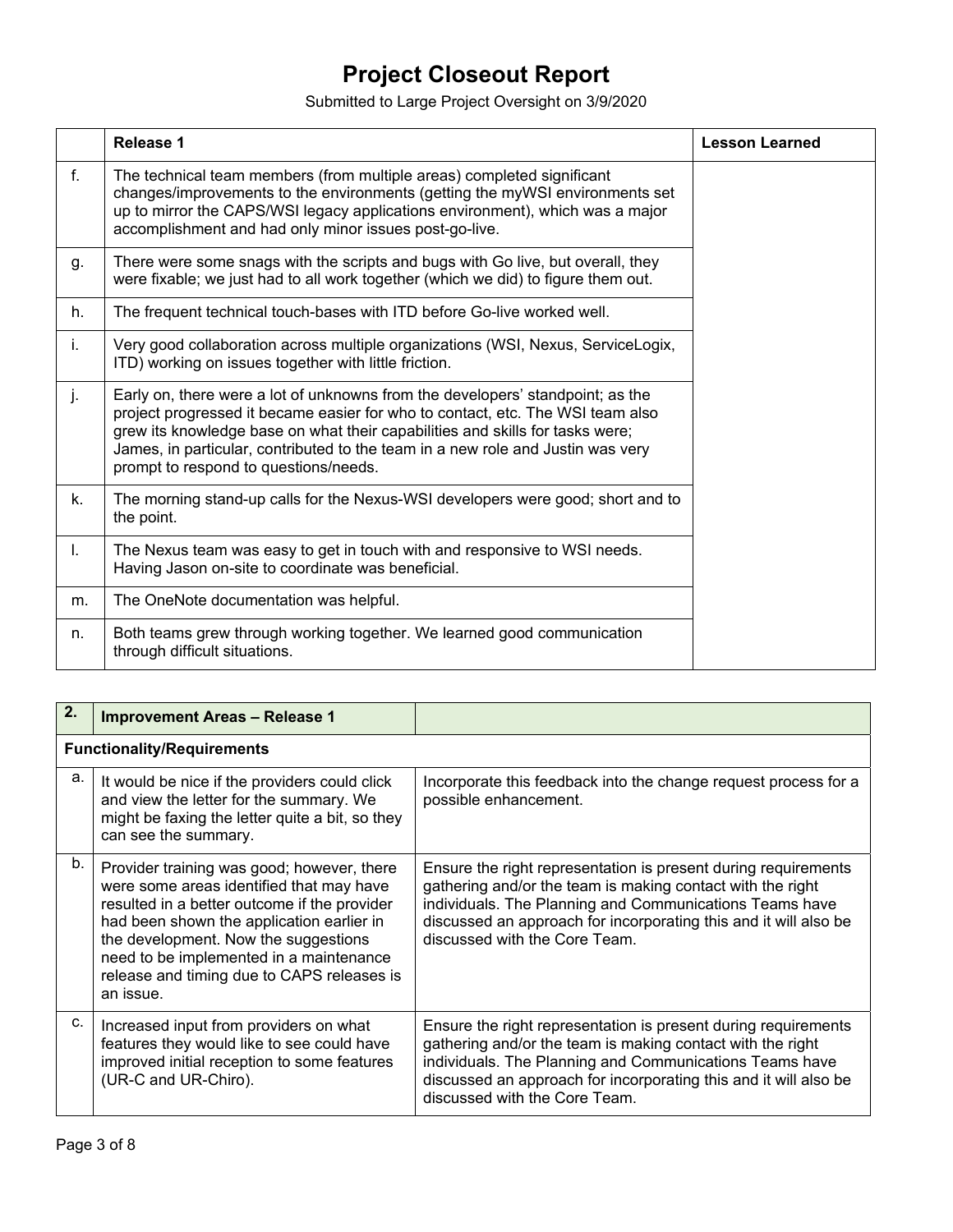| d. | Earlier involvement for developers is<br>needed.                                                                                                                                               | Involve developers at a high level during requirements<br>gathering for context of what work is needed to be done.<br>Include better mockups for current applications and changes<br>that will be made.                                                                                             |  |  |
|----|------------------------------------------------------------------------------------------------------------------------------------------------------------------------------------------------|-----------------------------------------------------------------------------------------------------------------------------------------------------------------------------------------------------------------------------------------------------------------------------------------------------|--|--|
| е. | Unidentified downstream impacts from<br>future state processes.                                                                                                                                | Discuss "To Be" operational process/work instruction definition<br>earlier into the process; also, earlier functional prototyping and<br>applying real life scenarios to prototypes that already are being<br>produced.                                                                             |  |  |
| f. | All impacted stakeholders should be a part<br>of requirements gathering, e.g. CMS<br>impacted parties.                                                                                         | Ensure the right representation is present during requirements<br>gathering and/or the team is making contact with the right<br>individuals. The Planning and Communications Teams have<br>discussed an approach for incorporating this and it will also be<br>discussed with the Core Team.        |  |  |
|    | <b>Communication/Collaboration</b>                                                                                                                                                             |                                                                                                                                                                                                                                                                                                     |  |  |
| g. | Better communication between teams<br>would have helped. When WSI needed<br>something from Nexus (or vice versa) the<br>turn-around was generally fast.                                        | Seek feedback and opportunities for communications<br>improvements.                                                                                                                                                                                                                                 |  |  |
| h. | There was a miscommunication about<br>installing the antivirus solution (Clam AV<br>license) on the production server which<br>caused a change request.                                        | Ensure all ITD architects (software and computer systems) are<br>involved in new service discussions, e.g. both for the web<br>service and for solutions like Clam AV.                                                                                                                              |  |  |
| j, | Roles and expectations weren't entirely<br>clear. Need to identify the point person that<br>can bridge the gap between WSI business<br>process and the technical side of what is<br>happening. | The Planning Team will discuss this area and review the<br>project roles as a full team (perhaps during Kickoff of Release<br>2).                                                                                                                                                                   |  |  |
| j. | Surface questions early.                                                                                                                                                                       | Pose the questions and the right person will respond – contact<br>the project manager and utilize the daily standups.                                                                                                                                                                               |  |  |
| k. | Improve collaboration with developers.                                                                                                                                                         | Utilize more (and earlier) collaboration type activities with all<br>developers involved in the project, e.g. establish a War Room.                                                                                                                                                                 |  |  |
| ı. | Improve coordination between CAPS and<br>myWSI projects.                                                                                                                                       | Continuous coordination at a PM and BA level is needed to<br>ensure that CAPS and myWSI are aligned on schedules,<br>strategy, architecture, and standards.                                                                                                                                         |  |  |
| m. | Multiple document repositories are a<br>challenge.                                                                                                                                             | Consider housing all the project documents in one place for<br>WSI Projects. The Planning Teams will discuss this, but it<br>would likely require WSI to set a standard/requirement for all<br>vendor partners to use x repository.                                                                 |  |  |
|    | <b>Technical (Architecture)</b>                                                                                                                                                                |                                                                                                                                                                                                                                                                                                     |  |  |
| n. | There were some issues getting test<br>environments set up with ITD: Oracle client,<br>SSL (security) certificates, and IP<br>addresses - this was still occurring up to<br>development.       | The technical team discussed this during the monthly technical<br>touch-base call with ITD. There won't be as many configuration<br>changes next release, so that will be helpful. There were<br>resource constraints on the Nexus side earlier on that created<br>some impacts downstream as well. |  |  |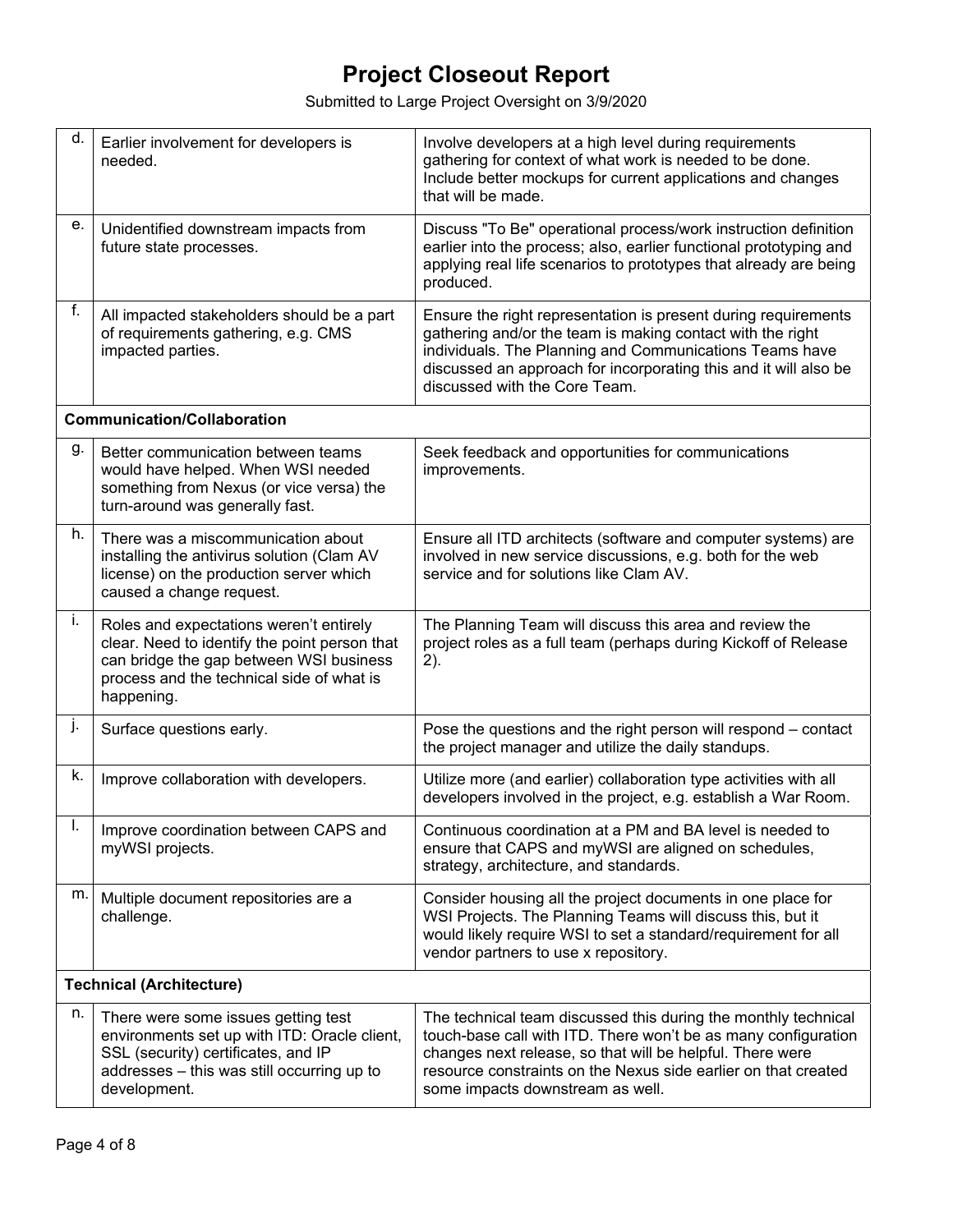| о.         | The architecture design for the new web<br>service at WSI was difficult - options were<br>discussed, but is there a better way to<br>assist WSI with navigating this area, i.e.<br>fully explore options? | The technical team discussed this during the monthly technical<br>touch-base call with ITD. In future meetings, the team will<br>reference the overall myWSI architecture more frequently, ask<br>better questions, e.g. is this short-term and what is the long-<br>term architecture plan? |  |  |
|------------|-----------------------------------------------------------------------------------------------------------------------------------------------------------------------------------------------------------|----------------------------------------------------------------------------------------------------------------------------------------------------------------------------------------------------------------------------------------------------------------------------------------------|--|--|
| p.         | Make sure developer's PC's are set up<br>correctly for development earlier in the<br>process.                                                                                                             | Work with Steve and Bryon to get AD permissions set up as<br>early as possible.                                                                                                                                                                                                              |  |  |
| q.         | Team could be more explicit about which<br>environment changes needed to occur in<br>what order. There were some changes<br>deployed with the UAT build at the last<br>minute.                            | Talk through the deployment process more as a full team.                                                                                                                                                                                                                                     |  |  |
|            | <b>Technical (Development and System Testing)</b>                                                                                                                                                         |                                                                                                                                                                                                                                                                                              |  |  |
| r.         | Knowing more about current processes and<br>current applications (from a developer<br>standpoint) would have been helpful.                                                                                | Perhaps set up a "job shadowing" session for new developers<br>to learn more (visually) about the current applications.                                                                                                                                                                      |  |  |
| s.         | Perforce had a huge learning curve and<br>loss of functionality compared to code<br>repository tools we are used to utilizing.                                                                            | A proposal has been brought to the Planning Team for using<br>the Nexus tool, Git, at the lowermost development level; a<br>decision will be made by WSI for Release 2.                                                                                                                      |  |  |
| t.         | More time was needed on changes to<br>existing applications; was the appropriate<br>time spent on greenfield applications?                                                                                | The Planning Team will review and discuss schedule<br>constraints at a more detailed level throughout Release 2.                                                                                                                                                                             |  |  |
| u.         | More code reviews are needed.                                                                                                                                                                             | The Planning Team will review and discuss schedule<br>constraints at a more detailed level throughout Release 2.                                                                                                                                                                             |  |  |
| v.         | More time for the modeling phase is<br>needed.                                                                                                                                                            | Improve the definition around some of the data and better<br>communication of changes / evolution.                                                                                                                                                                                           |  |  |
| W.         | Begin the testing earlier; include integrated,<br>end-to-end testing. The late testing brought<br>on late changes and caused rushing in<br>some instances.                                                | The Planning Team will discuss schedule constraints at a<br>detailed level throughout Release 2. Plan extra coordination<br>duration/effort for areas where data will be passed from one<br>system to another. Drive wider and deeper into downstream<br>processes and outputs.              |  |  |
| <b>UAT</b> |                                                                                                                                                                                                           |                                                                                                                                                                                                                                                                                              |  |  |
| Х.         | Improve the documentation of<br>issues/procedures during UAT.                                                                                                                                             | Keep a running punch list in UAT that gets adjusted/installed so<br>that directions can be assembled for higher level environments,<br>e.g. Prod                                                                                                                                             |  |  |
| у.         | If possible, halt late changes from the end<br>users and add later in a maintenance<br>release.                                                                                                           | The Planning Team will review and discuss a potential<br>cutoff/code freeze date for the Release 2 schedule.                                                                                                                                                                                 |  |  |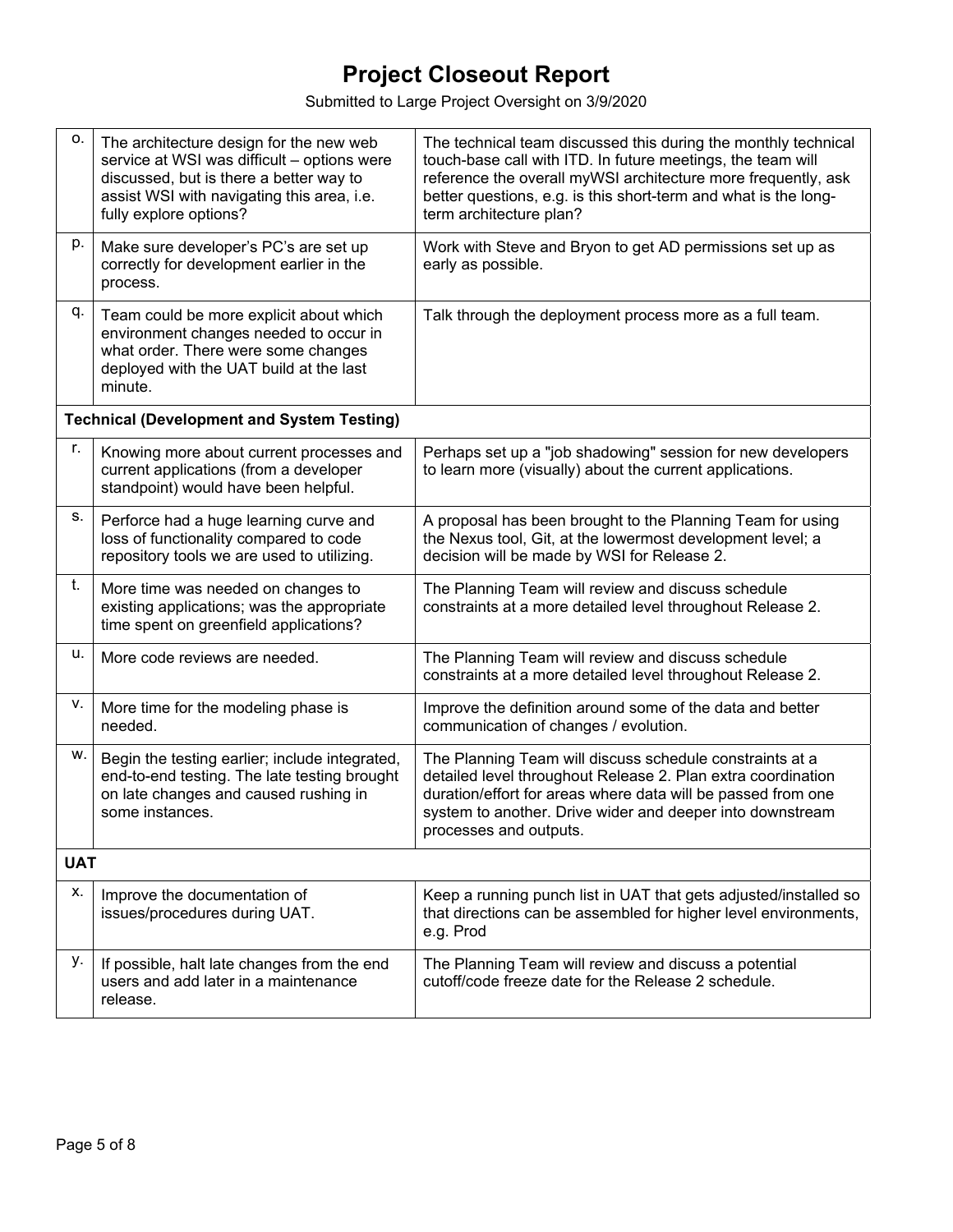| Successes - Release 2 |                                                                                                                |                                                     |  |
|-----------------------|----------------------------------------------------------------------------------------------------------------|-----------------------------------------------------|--|
|                       |                                                                                                                | <b>Lesson Learned</b>                               |  |
| a.                    | Communication was much better between all the teams involved.                                                  | Continue supporting and<br>ensuring these successes |  |
| b.                    | Training was done very well with good communication throughout the<br>process.                                 | are maintained.                                     |  |
| C.                    | Integration testing went better this time because we were able work on<br>integrations earlier than last time. |                                                     |  |

| <b>Improvement Areas - Release 2</b> |                                                                                                                                                                                                                                                                   |                                                                                                                                                                                                                         |  |  |  |
|--------------------------------------|-------------------------------------------------------------------------------------------------------------------------------------------------------------------------------------------------------------------------------------------------------------------|-------------------------------------------------------------------------------------------------------------------------------------------------------------------------------------------------------------------------|--|--|--|
|                                      |                                                                                                                                                                                                                                                                   | <b>Lesson Learned</b>                                                                                                                                                                                                   |  |  |  |
|                                      | <b>Functionality/Requirements/End User Support</b>                                                                                                                                                                                                                |                                                                                                                                                                                                                         |  |  |  |
| a.                                   | I believe we need to dedicate a lot more time and energy to<br>discovering, analyzing, and planning for the real customer's<br>needs and requirements--the external user. I believe this is<br>already in flight and will receive a stronger focus for Release 3. | • The customer experience analysis<br>is part of Release 3<br>Planning/Analysis.<br>That said, the Planning Team will<br>continue discussing and<br>implementing actions to improve<br>project processes such as these. |  |  |  |
| b.                                   | Implementation of an IT help desk for employers who encounter<br>IT issues with accessing the site now that they are required to<br>use the online services.                                                                                                      | This suggestion will be brought to<br>$\bullet$<br>the Planning Team and then<br>escalated appropriately for further<br>discussion/action.                                                                              |  |  |  |
| C.                                   | Additional actions for improving functionality/requirements were identified during the WSI staff retrospective<br>meeting:<br>Involve customer service more<br>Include a customer experience analysis<br>Review content earlier in the project                    |                                                                                                                                                                                                                         |  |  |  |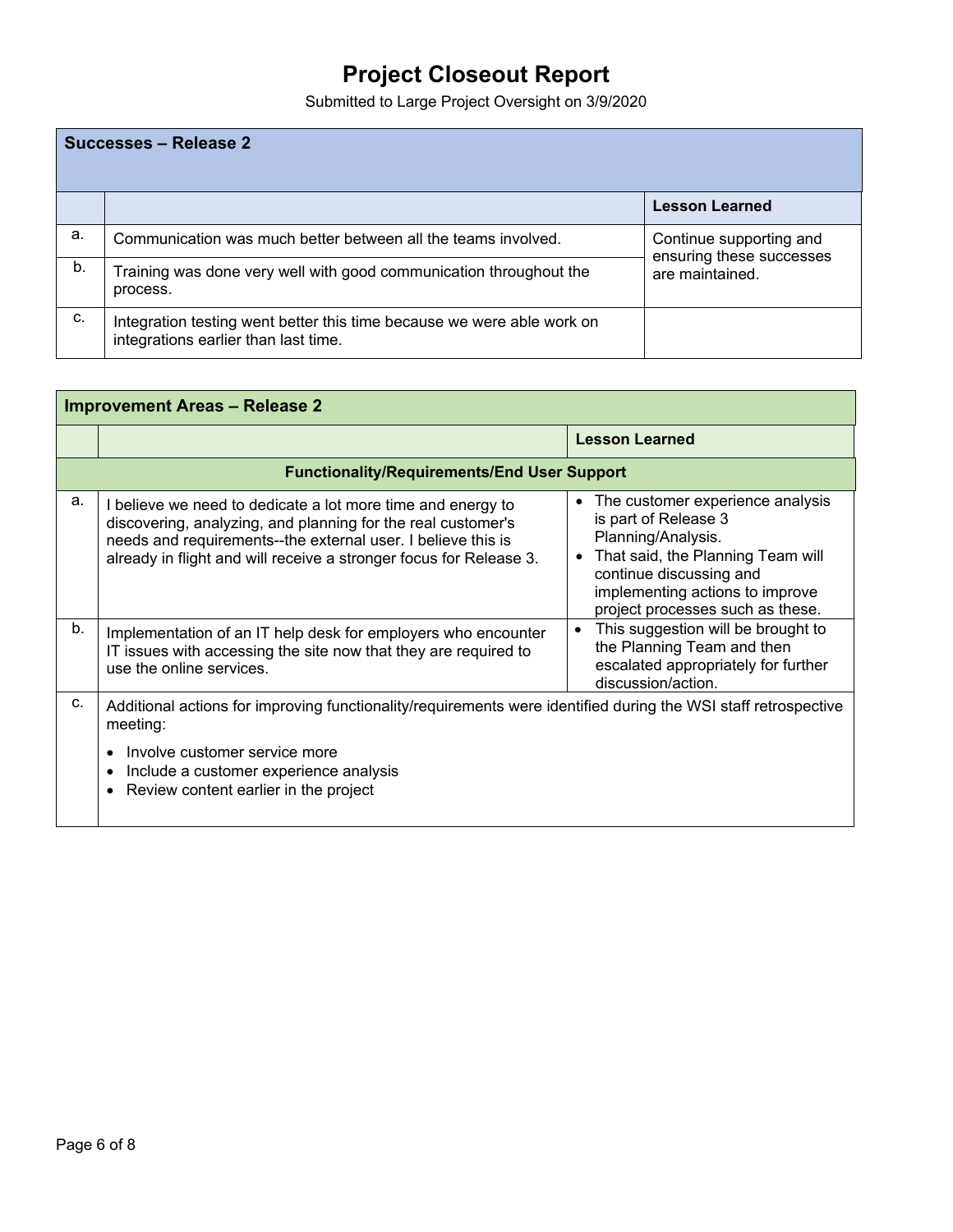|    | Project Management (Scope, Schedule, Risk Management)                                                                                                                                                                                                                                                                                                                                                                                                                                                                                                                                                                                                                                                                                                                                                                                                                                                                                                                                                    |                                                                   |  |  |  |
|----|----------------------------------------------------------------------------------------------------------------------------------------------------------------------------------------------------------------------------------------------------------------------------------------------------------------------------------------------------------------------------------------------------------------------------------------------------------------------------------------------------------------------------------------------------------------------------------------------------------------------------------------------------------------------------------------------------------------------------------------------------------------------------------------------------------------------------------------------------------------------------------------------------------------------------------------------------------------------------------------------------------|-------------------------------------------------------------------|--|--|--|
| d. | Actions for improving project management were identified during the WSI staff retrospective meeting:                                                                                                                                                                                                                                                                                                                                                                                                                                                                                                                                                                                                                                                                                                                                                                                                                                                                                                     |                                                                   |  |  |  |
|    | • Have at least one test environment set to the actual date for PayPal testing, coordinate database<br>environments<br>• Perform a code walk-through with ITD developers<br>• Provide a visual roadmap of all projects with operations<br>• Schedule a break after go-live for prod support before the next release<br>• More emphasis on benefits achieved and other accomplishments<br>• Have more retrospective discussions during the project<br>• Make certain that fixes made in environment are brought forward to all test environments<br>• Plan team building exercises                                                                                                                                                                                                                                                                                                                                                                                                                        |                                                                   |  |  |  |
|    | <b>Teamwork/Communications</b>                                                                                                                                                                                                                                                                                                                                                                                                                                                                                                                                                                                                                                                                                                                                                                                                                                                                                                                                                                           |                                                                   |  |  |  |
| е. | • The size of the release and<br>It seemed that several times there were glitches when a release<br>associated integrations, as well as<br>was scheduled. I don't know what caused that to occur, but it was<br>difficulties with the deployment<br>frustrating. I think the Nexus team worked very well on quickly<br>scripting, caused the glitches.<br>resolving those issues and getting updates out. There are still<br>• That said, the Planning Team will<br>some issues that are being worked on and I am looking forward<br>continue discussing and<br>to those updates. It would have been nice if some of the missing<br>implementing actions to improve<br>functionality had been shared with internal users so that we<br>project processes.<br>weren't surprised when the issues occurred and would have been<br>better able to guide external users. I understand that there are<br>reasons that things worked as they did and there is never a<br>correct answer to prevent frustration. |                                                                   |  |  |  |
| f. | Additional actions for improving teamwork/communications were identified during the WSI staff<br>retrospective meeting:                                                                                                                                                                                                                                                                                                                                                                                                                                                                                                                                                                                                                                                                                                                                                                                                                                                                                  |                                                                   |  |  |  |
|    | • Include people from other impacted areas so user expectations can be managed<br>• Coach and help end users understand role and activities<br>• Recognize milestones<br>• Monthly impact/touch-base discussions<br>• Reduce irrelevant emails<br>• Communicate issues earlier                                                                                                                                                                                                                                                                                                                                                                                                                                                                                                                                                                                                                                                                                                                           |                                                                   |  |  |  |
|    | <b>Training</b>                                                                                                                                                                                                                                                                                                                                                                                                                                                                                                                                                                                                                                                                                                                                                                                                                                                                                                                                                                                          |                                                                   |  |  |  |
| g. | Actions for improving training were identified during the WSI staff retrospective meeting:                                                                                                                                                                                                                                                                                                                                                                                                                                                                                                                                                                                                                                                                                                                                                                                                                                                                                                               |                                                                   |  |  |  |
|    | • Plan the training schedule earlier, there was a time crunch to schedule the training sessions<br>• Improve user involvement<br>• Add accountability with training, e.g. make it required, complete a competency worksheet, etc.                                                                                                                                                                                                                                                                                                                                                                                                                                                                                                                                                                                                                                                                                                                                                                        |                                                                   |  |  |  |
|    | <b>Testing</b>                                                                                                                                                                                                                                                                                                                                                                                                                                                                                                                                                                                                                                                                                                                                                                                                                                                                                                                                                                                           |                                                                   |  |  |  |
| h. | I feel that several times issues weren't found early in the testing<br>process.                                                                                                                                                                                                                                                                                                                                                                                                                                                                                                                                                                                                                                                                                                                                                                                                                                                                                                                          | • The size of the release and<br>associated integrations have had |  |  |  |